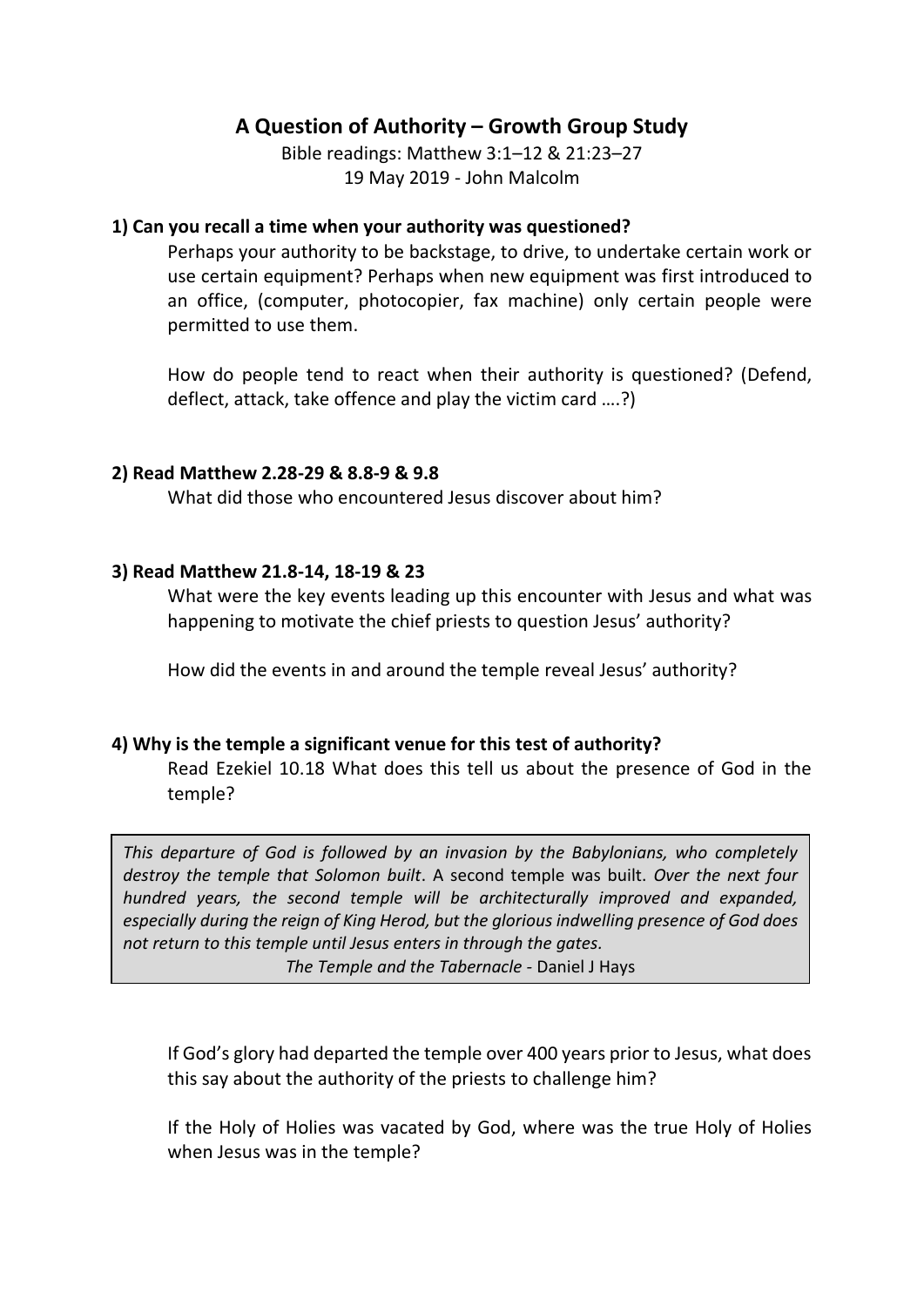#### **5) Read Matthew 3:7–12 & 21.24-25**

Do you think Jesus is being evasive or exerting authority by posing a question rather than answering theirs?

Who was John the Baptist and what were the key marks of his ministry?

What was John's opinion of the religious leaders of the day and how did that match up with Jesus' view of them? (Matt 12.31 & 23.33)

The minister stated, … *they have revealed they are unable or unwilling to recognise God's authority either in John or in Jesus*. Why was it so difficult for the priests to answer this question? What would it have meant if they had answered directly?

# **6) If the priests had looked at Jesus' ministry with open hearts what would they have discovered about Jesus' authority from:**

Matt 8.26-27 Mark 2.9 Matt 4.23 Mark 1:27

**7) What further can we learn about his authority from:** 

Matt 28.7 Matt 28:18–20 Philippians 2:9–11 Colossians 1:16–17

**8) The minister said***, Part of the human problem is the illusion we have of personal freedom, when in fact we are captive to sin.* **Read Matt 6.24, John 8.34-36 Rom 6.16- 18**

What do we learn from these verses about the human problem and Jesus' authority?

How might Jesus' authority be both a comfort for us and a challenge to us?

What difference does it make to our approach to life if Jesus has the authority we considered in questions 6 & 7?